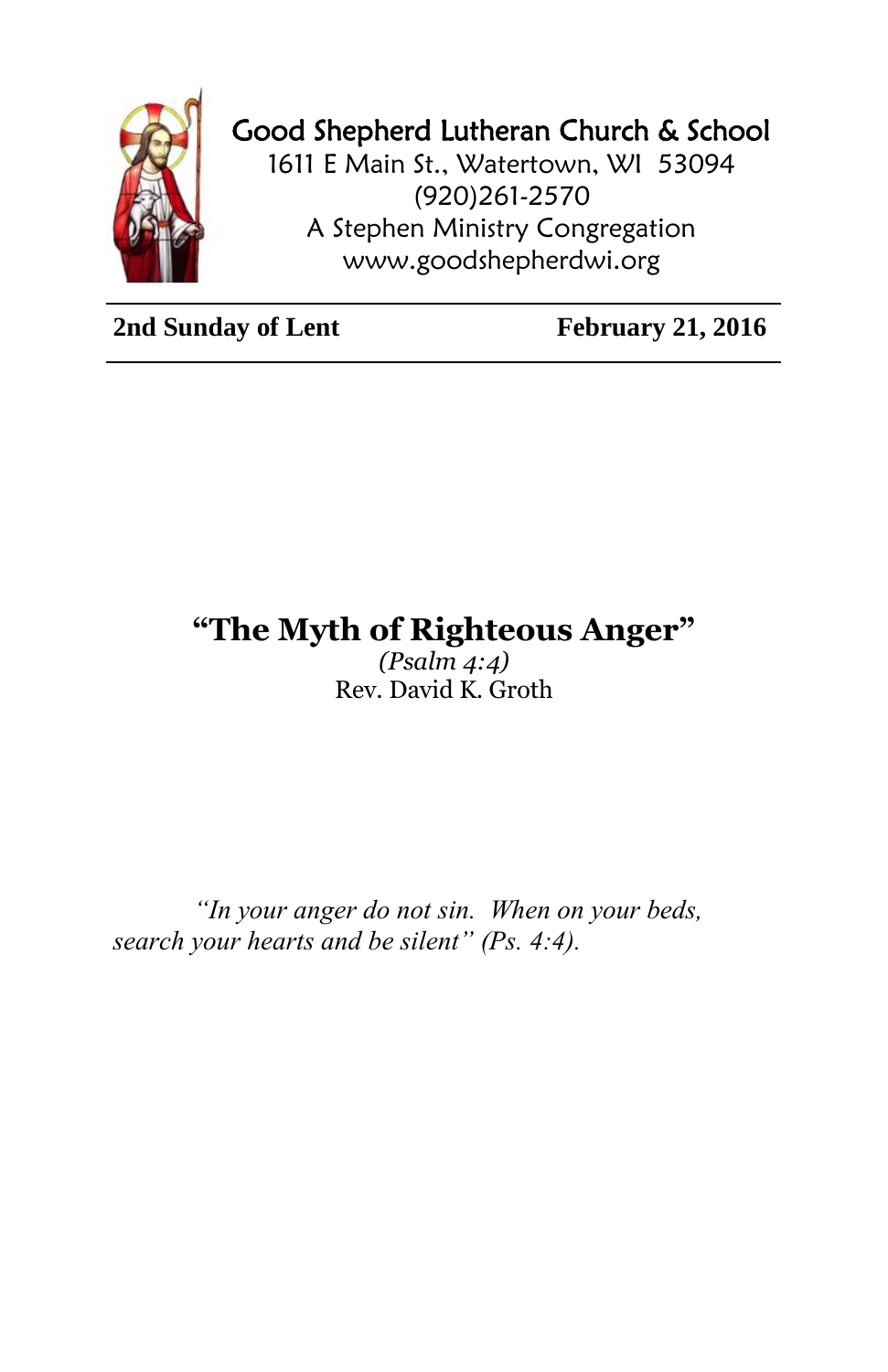**COLLECT:** O God, You see that of ourselves we have no strength. By Your mighty power defend us from all adversities that may happen to the body and from all evil thoughts that may assault and hurt the soul; through Jesus Christ, Your Son, our Lord, who lives and reigns with You and the Holy Spirit, one God, now and forever. **Amen**

Today in America, we live in a profoundly angry culture. Anger is all the rage this election year. In a crowd of candidates, you have to do something to stand out, and the candidates are resorting to anger. Sometimes it seems they're even pretending to be angry, to appeal to angry voters. Today anger is in vogue. It's almost regarded as a virtue. We applaud people who angrily "go off on" and belittle someone whom we think deserves it.

As Christians, we find ourselves living in an angry culture, and we kid ourselves if we think the culture's view and tolerance of anger isn't wiggling its way into God's church. But this isn't just about the culture or the church. This is about you and me as individuals. I too have a temper. And I've noticed that when I'm angry, I rarely do or say the wise or loving thing. To be sure, when I'm angry I have lots of energy to do something, say something, but whenever I give in to anger, things usually turn out badly. I've end up hurting someone.

This sermon is about anger, more specifically what the Bible actually says about anger. And God's Word seems to be making the case that for us as humans it's well nigh impossible to get angry without also sinning. We all get angry, and we all feel our anger is what we like to call "righteous anger." For Christians, however, the place to start that conversation is with the Scriptures. What does God's Word say about anger, God's anger and human anger?

In the Bible, especially in the Old Testament, it seems God is often angry. It's not because anger is God's nature and resting state. Not at all. In Exodus 34 he tells us what his nature is. He is, quote "merciful and gracious,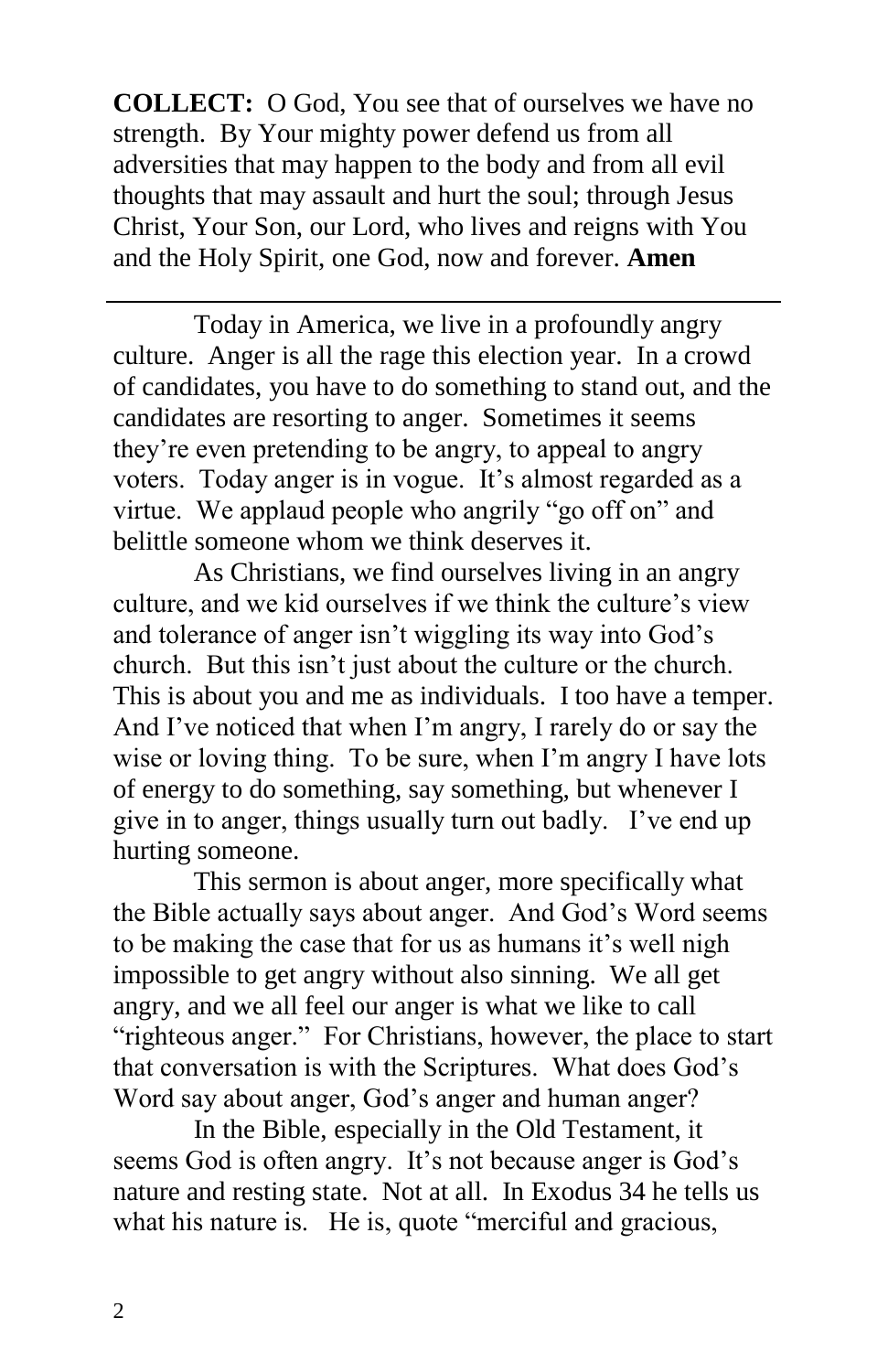slow to anger and abounding in steadfast love and faithfulness" (v. 6). That's who he is. That's his resting state. So why does he so often seem angry? It's because we keep doing things to provoke him to anger.

Think of it this way. A. God is slow to anger. B. God is often angry, especially with his own people. Therefore, what can we conclude? C. God's people have given him plenty of reasons to be angry. God's anger in the Bible says more about us and our nature than it does about God and his nature. He expects better of us.

Only twice is Jesus explicitly said to be angry. Once it was in Mark 3 because the Pharisees didn't want him to heal a man on the Sabbath. Verse 5: "And Jesus looked. around at them with anger." The other time was when his disciples dared prevent the little children from coming to him (Mk. 10:14). Of course there were other times when he showed anger, such as when he drove the money changers out of the temple courts. As in the Old Testament, the anger of Jesus is always justified simply because he is God. Paul writes as a man he was "like us in every way, yet without any sin" (2 Cor. 5:21). He's the only man who in anger never sinned.

What about people who get angry in the Bible? Plenty of people get angry in the Bible, but there are very few texts in which one might conclude that anger was justified or righteous.

Instead, there are plenty of examples where human anger causes great sin. Remember Cain and Abel? Gen. 4, "So Cain was very angry and his face fell." The LORD warns Cain of his anger. "Sin is crouching at the door" he says. "Its desire is for you, but you must rule over it." That is, don't give in to your anger. Of course, Cain ignores that. It's no accident that the first mention of anger in the Bible happens right before the first murder.

God's Word, especially in Proverbs links human anger with fools and sin. A few examples:

"A man of quick temper acts foolishly" (14:17).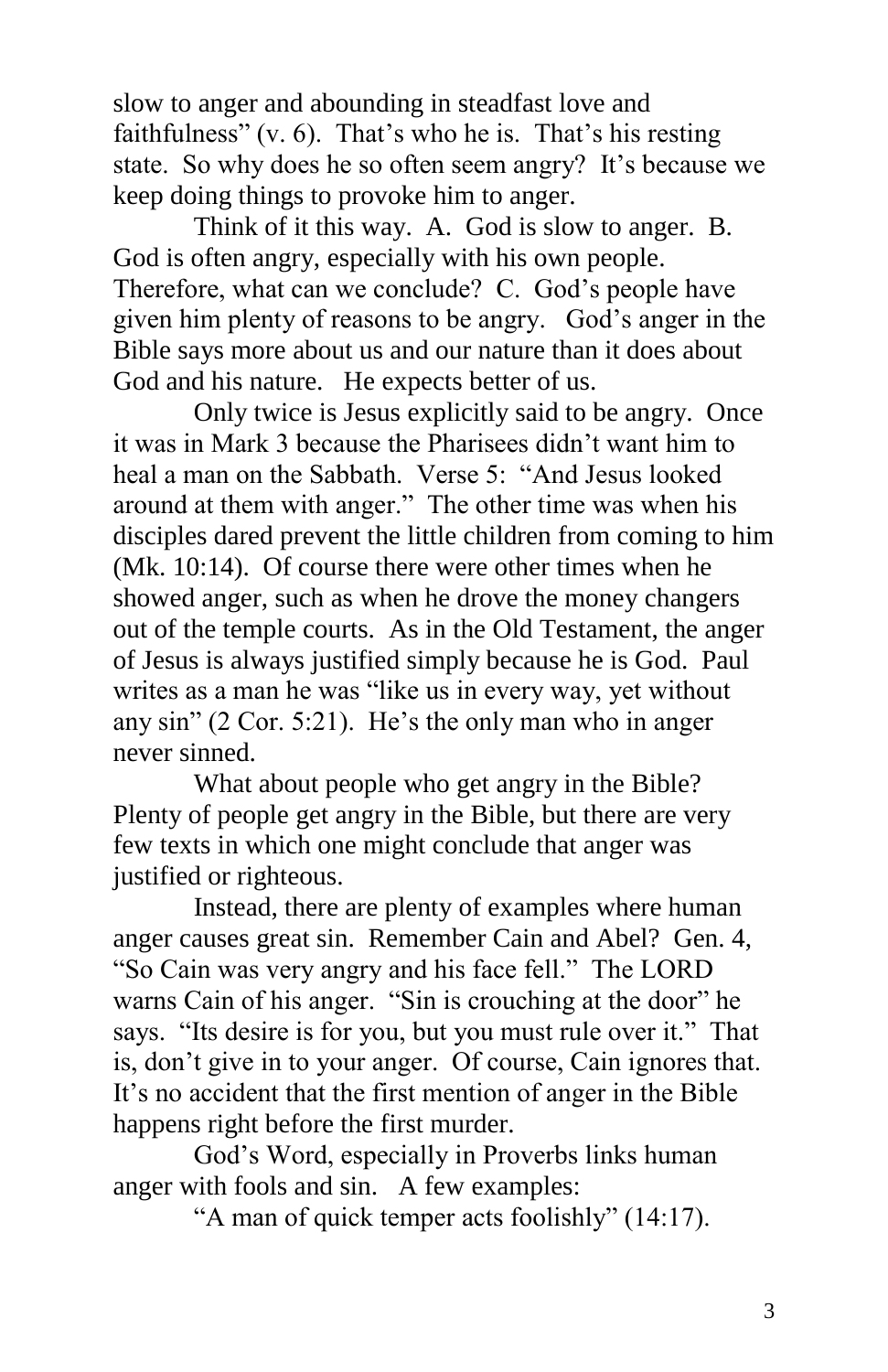"A hot-tempered man stirs up strife, but he who is slow to anger quiets contention" (15:18).

"Better the man who is slow to anger than a mighty warrior, better the man who controls his temper than one who conquers a city" (16:32).

"Good sense makes one slow to anger, and it is to his glory to overlook an offense" (19:11).

"Make no friendship with a man given to anger, nor go with a wrathful man, lest you learn his ways and entangle yourself in a snare" (22:23-24).

When we see wicked people doing wicked things, it makes us angry and most of us would call that righteous anger. But listen to Psalm 37: "Be still before the LORD and wait patiently for him; do not fret when men succeed in their ways, and carry out their wicked schemes! Refrain from anger, and turn from wrath! Do not fret—it leads only to evil. For evil men will be cut off, but those who hope in the LORD will inherit the land. A little while, and the wicked will be no more . . . But the meek will inherit the land and enjoy great peace" (7-11).

Jesus expands on this. The classic passage is from the Sermon on the Mount. "You have heard that it was said to people long ago, 'You shall not murder; and whoever murders will be liable to judgment.' But I tell you that anyone who is angry with his brother will be subject to judgment . . . And anyone who says, 'You fool!' will be in danger of the fire of hell" (Mt. 5: 21ff).

Elsewhere in the New Testament, "anger" or "wrath" are simply added to the lists of sins, as if by their very nature they are sin. 2 Cor. 12, "For I fear that there may be quarreling, jealousy, anger, hostility, slander, gossip, conceit, and disorder." Anger is just another sin in that list. Galatians 5: "Now the works of the flesh are evident: sexual immorality, impurity, sensuality . . . enmity, strife , fits of anger, dissensions, division. . . and the like. I warn you, [Paul says], as I warned you before, that those who do such things will not inherit the kingdom of God (20-21).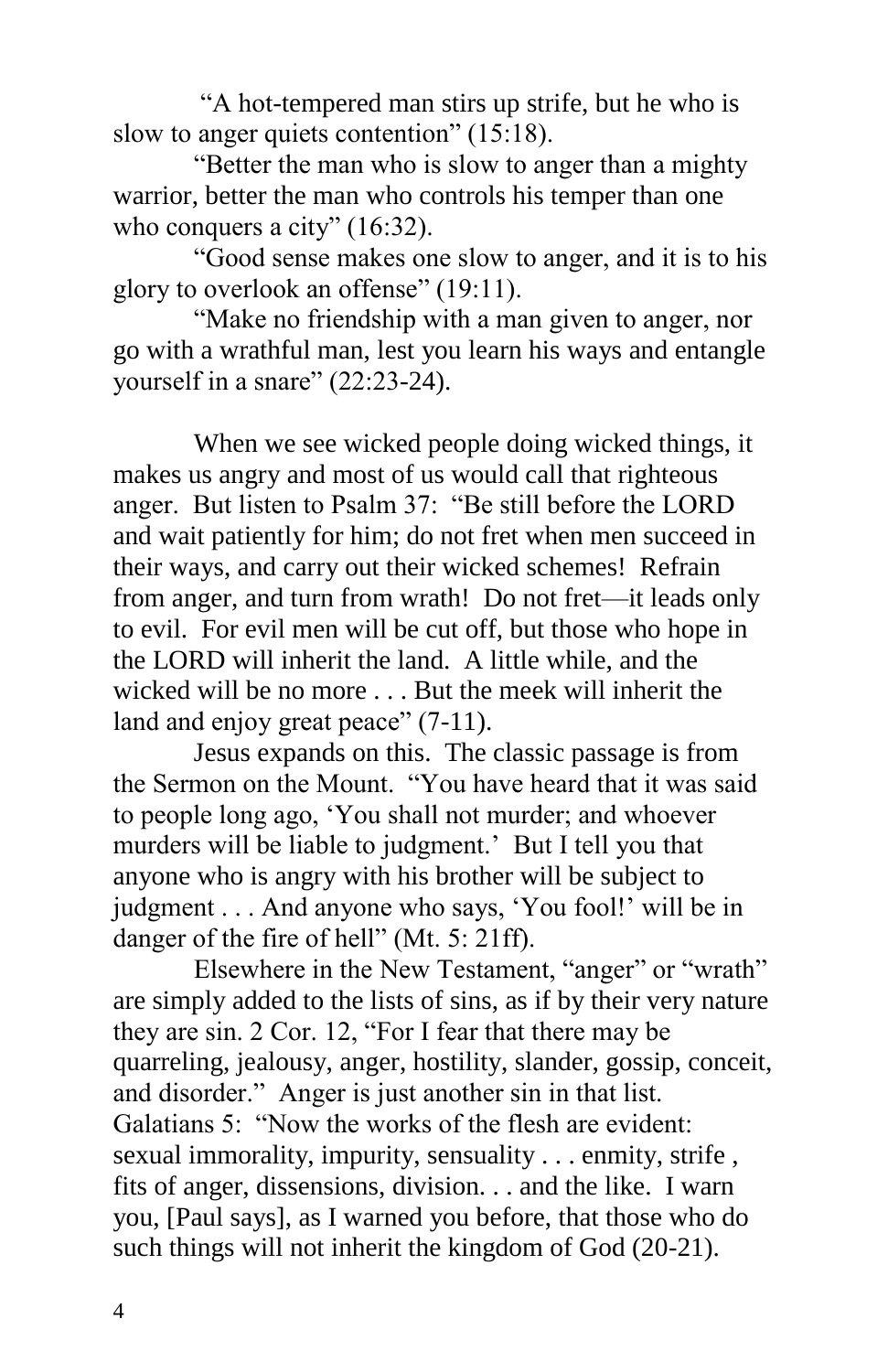And again in Ephesians 4, "Get rid of all bitterness and wrath and anger and clamor and slander along with all malice"  $(v.31)$ .

We all want to think our anger is righteous, but there's nothing about man's righteous anger in the Bible. There are only a lot of warnings of the spiritual dangers of anger. In the Bible, the one who is patient and self-controlled is truly wise, while the angry man is condemned as a fool.

Is the anger of God's people in the Bible ever a good thing? The answer is, not really. Sometimes it is overlooked, without pointing it out, but one suspects that's just for the sake of the narrative, the story. You can't stop a story every time someone gets angry just to point out his sin. We might think Moses' anger was righteous anger, when he came down from the mountain and saw the calf and the idolatry. The text says his anger burned hot, and he threw the tablets out of his hands and broke them (Ex. 32:19). Was that righteous anger? Just because Moses displayed anger and wasn't punished for it (that we know of). . . that's hardly an endorsement of his anger. Another example might be when the people's constant grumbling at Meribah finally pushed Moses over the edge and in anger Moses struck the rock twice. We can certainly identify with his frustration. Not a big deal, we think. But it was a big deal to God. As a consequence for his anger, Moses never got to set foot in the Promised Land.

There are very few examples in the Bible of what we would call "righteous anger" and even those few are up for debate.

Now, our sermon text says, "In your anger do not sin; when you are on your beds search your hearts and be silent" It recognizes the reality of anger but puts a quick control on it. When you're angry, "search your hearts and be silent." James 1 also recognizes the reality of anger, but urges us to slam the brakes. It says, "Let every person be . . . slow to anger; for the anger of man does not produce the righteousness of God" (19-20). The Bible is within a whisker of saying that human anger is always and intrinsically sinful.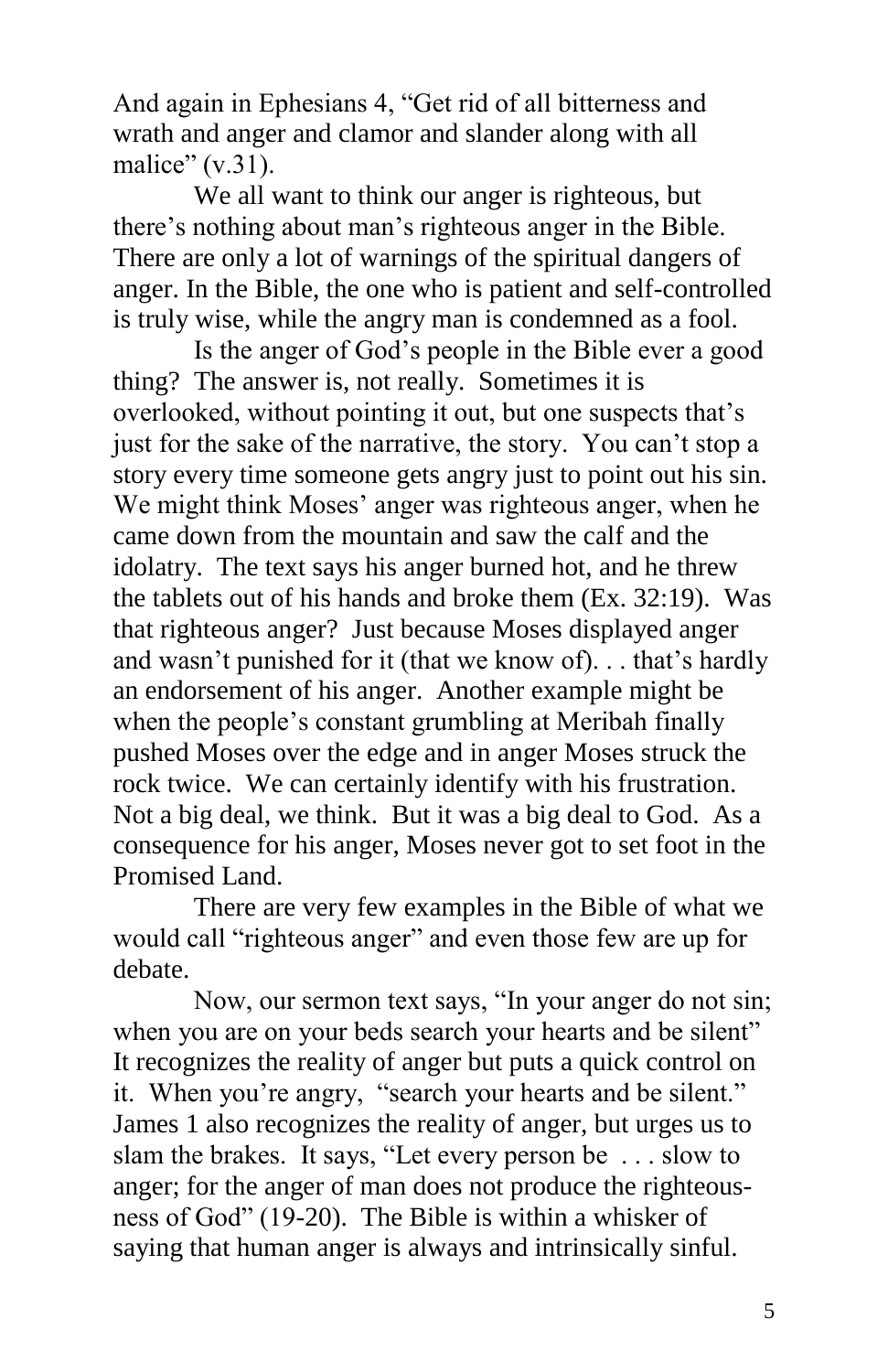Contemporary American society admires those who speak out in anger and insult another individual or group. That's a big part of the Trump phenomenon. But as Christians, we have the responsibility to stand out and to be different from the culture. We are called to be the salt of the earth, and the light of the world. Even when we feel angry at the injustice or evil or immorality in the world around us, we cannot call that "righteous anger," thereby justifying our own angry actions or insults. God can be angry in a righteous way, but we are not God. We are saints and sinners simultaneously. So we have to be very careful with this thing call anger.

Instead of getting angry, we have this from Paul, "Bless those who persecute you; bless and do not curse them. . . Live in harmony with one another. . . Repay no one evil for evil. . . If possible, so far as it depends on you, live peaceably with all. Beloved, never avenge yourselves, but leave room for the wrath of God, for it is written,

"'Vengeance is mine, I will repay,' says the Lord." To the contrary, "if your enemy is hungry, feed him; if he is thirsty, give him something to drink . . . Do not be overcome by evil, but overcome evil with good" (Rom. 12:14-21).

Notice, there's a place for anger in this text, but it does not belong to the disciples of Jesus. It belongs to God alone (v.20). Apparently vengeance is too dangerous a weapon to be placed into the hands of sinners.

Some have said, "But anger motivates you to get up and do something." Should it require anger to move me to action? Shouldn't compassion or mercy or love be sufficient?

Well, the reality is you and I are sinners living among other sinners and we're going to get angry. So suppose you're angry, really angry. (Maybe it's this sermon on anger that has ticked you off.) What do you do when you're angry?

First, one very good option is to do or say nothing. Our text says, "In your anger, do not sin. Lie on your beds and be silent." That ancient advice turns out to be very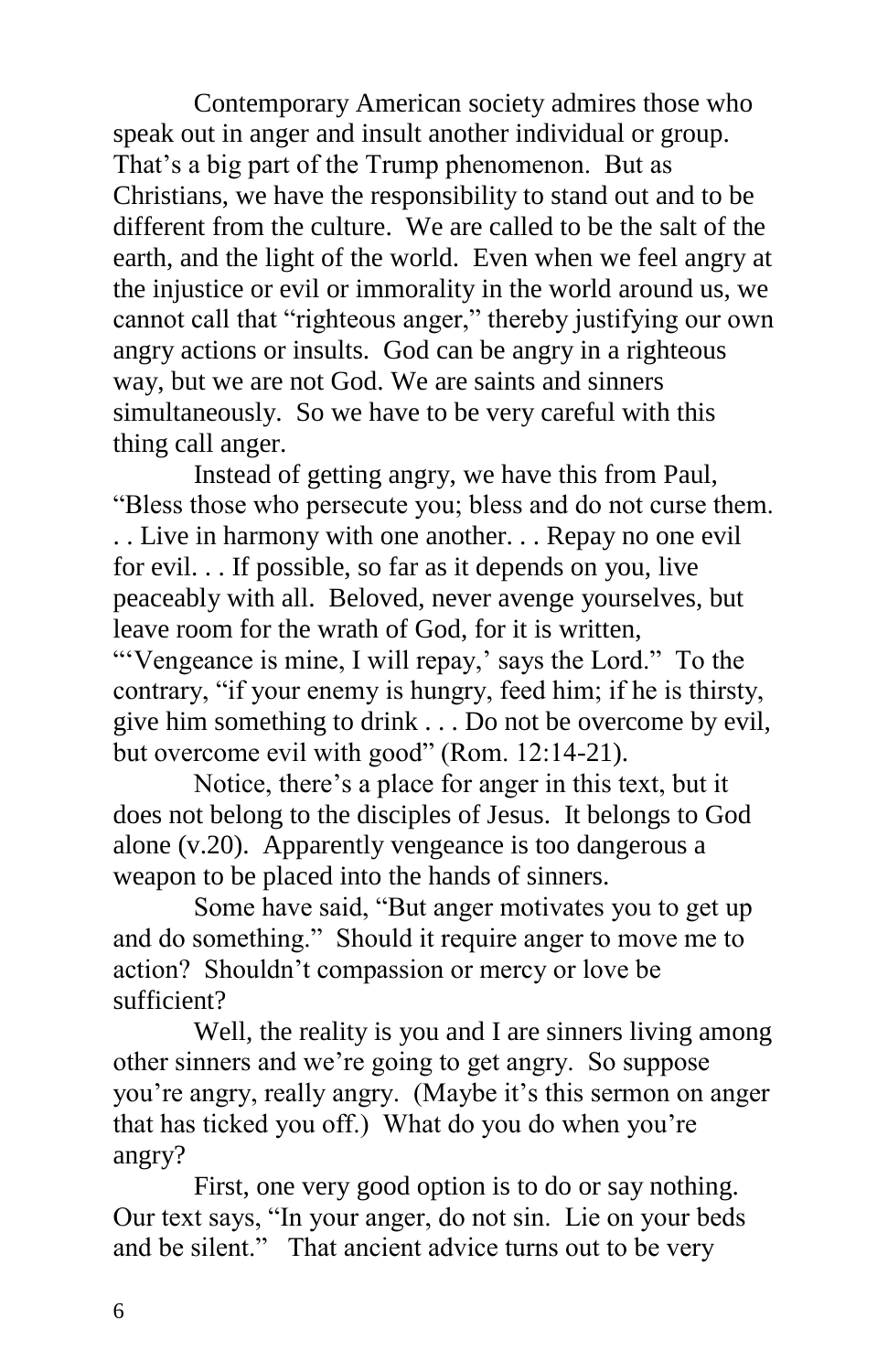wise, because brain science tells us the fight or flight part of our brain runs much faster than our reasonable part. So taking a step back to let the reasonable part of the brain catch up is good advice. Don't write any emails or texts or tweets or anything when you're angry. Chances are it will make you a fool, at least in God's eyes. Be SLOOOWww to anger.

Second, trust that the LORD's vengeance is totally adequate. As Paul wrote, "Do not take revenge . . . leave room for God's wrath" (Rom. 12:19). In his own time God will bring about justice without sin or collateral casualties.

Third, try to "explain everything in the kindest way". (SC, 8th Comm. ). Maybe the one who didn't greet you wasn't trying to dis you. Maybe she was distracted by something else.

Fourth, Jesus said pray for your enemies (Mt. 5:44), maybe in part because it's hard to hate someone you're praying for, or even to be angry with them.

Fifth, Paul wrote, as much as possible, be at peace with one another (1 Thes. 5.). Work toward that peace. It doesn't come easily but it's well worth the efforts.

Sixth, if action is necessary, do it according to Matthew 18. "If your brother sins against you go and show him his fault, just between the two of you" (not with everyone else!). If that doesn't work take along two or three witnesses. If that still doesn't work tell it to the church and so on (15ff.).

Seventh, seek out a safe and careful listener, not for the sake of slandering the one you're angry at, but for the sake of getting advice and support. Keep it all anonymous. Again, our Stephen Ministers can be very helpful here.

Eighth, if you are often angry maybe it's time to seek professional help, a skilled counselor who will help you discover why. God uses such people to help us.

Finally, and perhaps most importantly, forgive the one who sinned against you. If it was a big hurt, it won't be a one and done sort of forgiveness. It will be a lot of work leading up to that forgiveness, and then, in your mind at least, a 70 times 7 sort of forgiveness as you, day after day resolve again and again to tamp down the resurgent anger (Mt. 18:21ff).